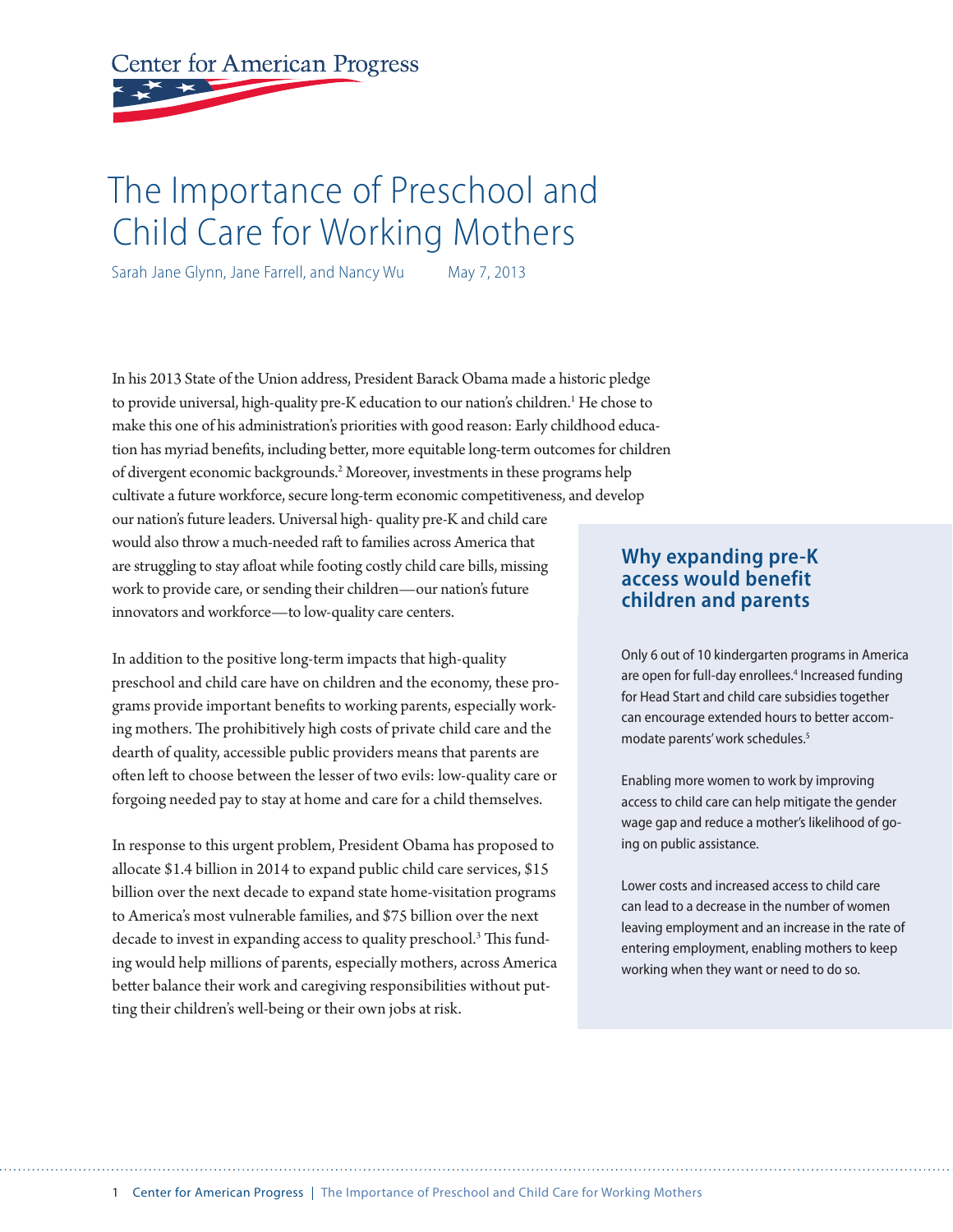### What choices do working parents have?

Most families currently have three options for securing child care. First, parents can stay at home and care for their children themselves. But this is increasingly difficult, as most families now rely on two breadwinners to stay above water.6 Moreover, mothers are more likely than fathers to take time away from paid work to care for a child, which can exacerbate mothers' lifetime earnings gap.7 Second, parents can pay for child care out of pocket. But this approach is very costly for families, eating up 35.9 percent of a low-income family's monthly budget.<sup>8</sup> The third option for families is to use federal- or state-funded child care, but access to any publicly funded program, let alone a high-quality program, is very limited. Nationwide, nearly three in four children are not enrolled in a federal or state-funded pre-K program.9

Understanding the drawbacks, risks, and shortcomings of each of these options—and especially how these limited choices negatively impact families and working mothers makes clear the need for increased investment in high-quality pre-K and child care. We explore each option in detail below.

#### Option 1: Stay at home

Fifty years ago suggesting that one parent stay at home and forgo paid employment to provide child care would have made plenty of sense both culturally and economically. This was largely because families could live comfortably on one breadwinner's income and also because women had traditionally been relegated to the domestic sphere. But in the past 40 years, due to both social advances and economic changes, American families have undergone a dramatic change. Leaving the workforce to provide care today, even temporarily, carries real risks.<sup>10</sup>

The majority of parents now work, regardless of the age of their children. Parents are workers and workers are parents, both out of necessity and preference: 70.5 percent of mothers are in the labor force, including 64.8 percent of mothers with a child under the age of  $6<sup>11</sup>$  That's in large part because many families in today's economy rely on two incomes in order to pay the bills. In fact, the only married-couple families that have seen real income growth over the past 30 years are families where both parents work.<sup>12</sup>

Given that the cost of child care may be nearly as large as one parent's entire salary, a worker's choice to leave the workforce or work part time so that his or her family doesn't need to cover those costs may appear to be an economically rational decision. And while there are mothers who choose to stay home for other reasons, short-term economic pressures are often part of the equation. But this choice is not without consequences.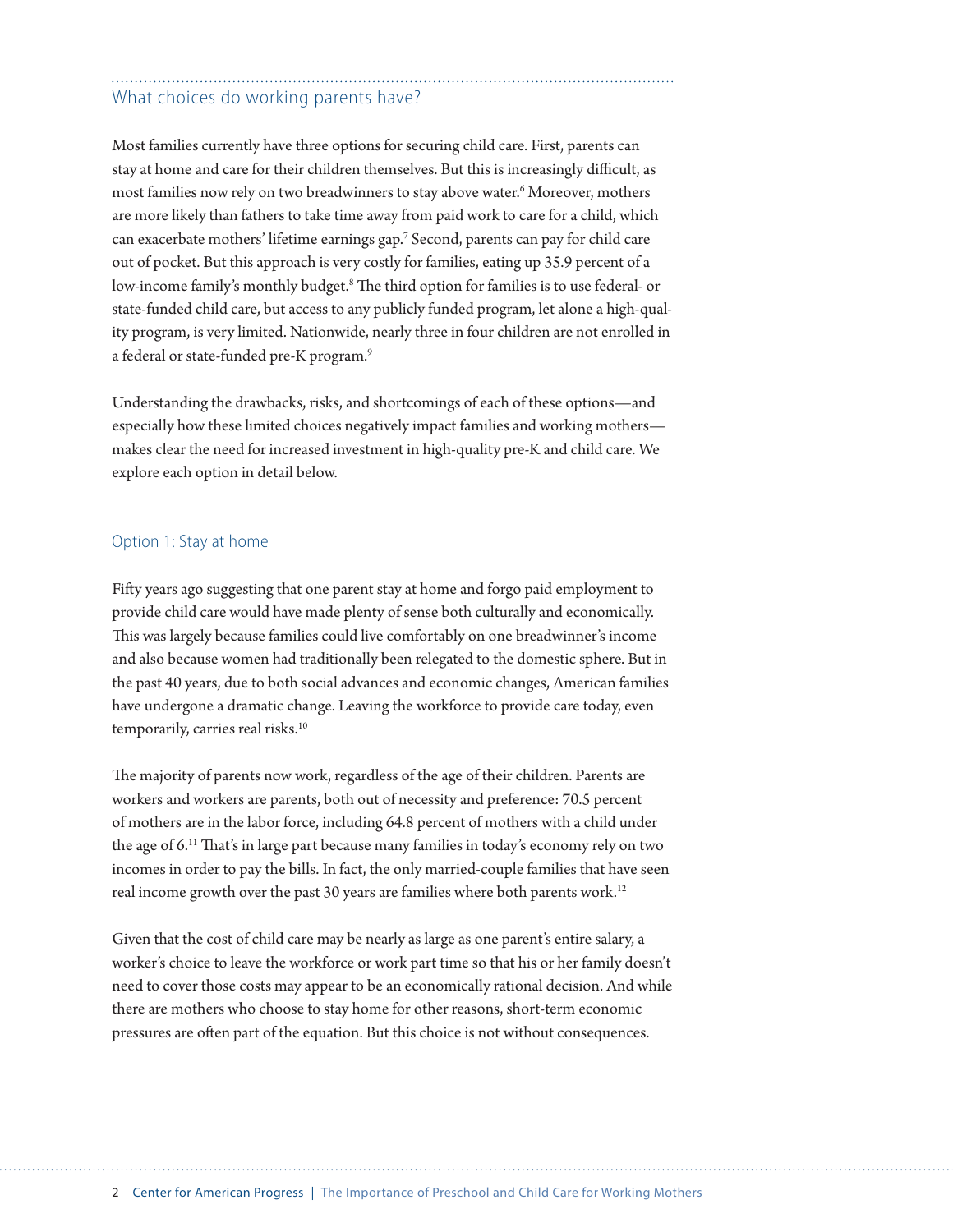Women are more likely than men to cut back their work hours or leave work entirely to care for their children. Unfortunately, this puts them at an economic disadvantage in the long run. Leaving the workforce, even for less than a year, can have long-term negative consequences for women's careers and lifetime earnings.

The fact that women are more likely to take time out of the workforce to provide unpaid care for their children is part of the reason why there is a persistent gender wage gap in this country-10.5 percent of the differences in men's and women's earnings can be attributed to labor-force experience.<sup>13</sup> When women work less, they pay less into Social Security over a shorter period of time, which is one of the reasons why retired women are more likely to live in poverty than retired men.<sup>14</sup>

Access to child care is essential to a woman's ability to participate in the workforce, and a lack of access to child care affects the work-family balance of both women and men. Women need to have the ability to make the choices that are best for them and their families in both the short and long term, and greater national investments in child care and preschool programs could help remove some of the constraints that may push mothers toward decisions that have negative economic consequences for them and their families down the road. It would make quality care more affordable for American families and support mothers' employment.

#### Option 2: Pay for it out of pocket

Using part of a family's total income is a second but equally problematic option for securing child care. In recent years the costs of care have skyrocketed, placing a disproportionate burden on families' budgets. The fact is, for millions of families across the United States, paying for high-quality private child care is an economic impossibility.

In almost half of all states, the cost of child care exceeds the average rent payment, meaning that too many families with young children end up struggling to make ends meet.<sup>15</sup> In 2011, the latest year for which data are available, the average family with a working mother and a child under age 5 that made child care payments spent nearly 10 percent of its total family income on child care.<sup>16</sup> While that may not sound like an overwhelming burden, it ends up amounting to nearly a quarter—22.5 percent—of married mothers' earnings, and more than a quarter—26.1 percent—of never-married mothers' incomes. (see Table 1)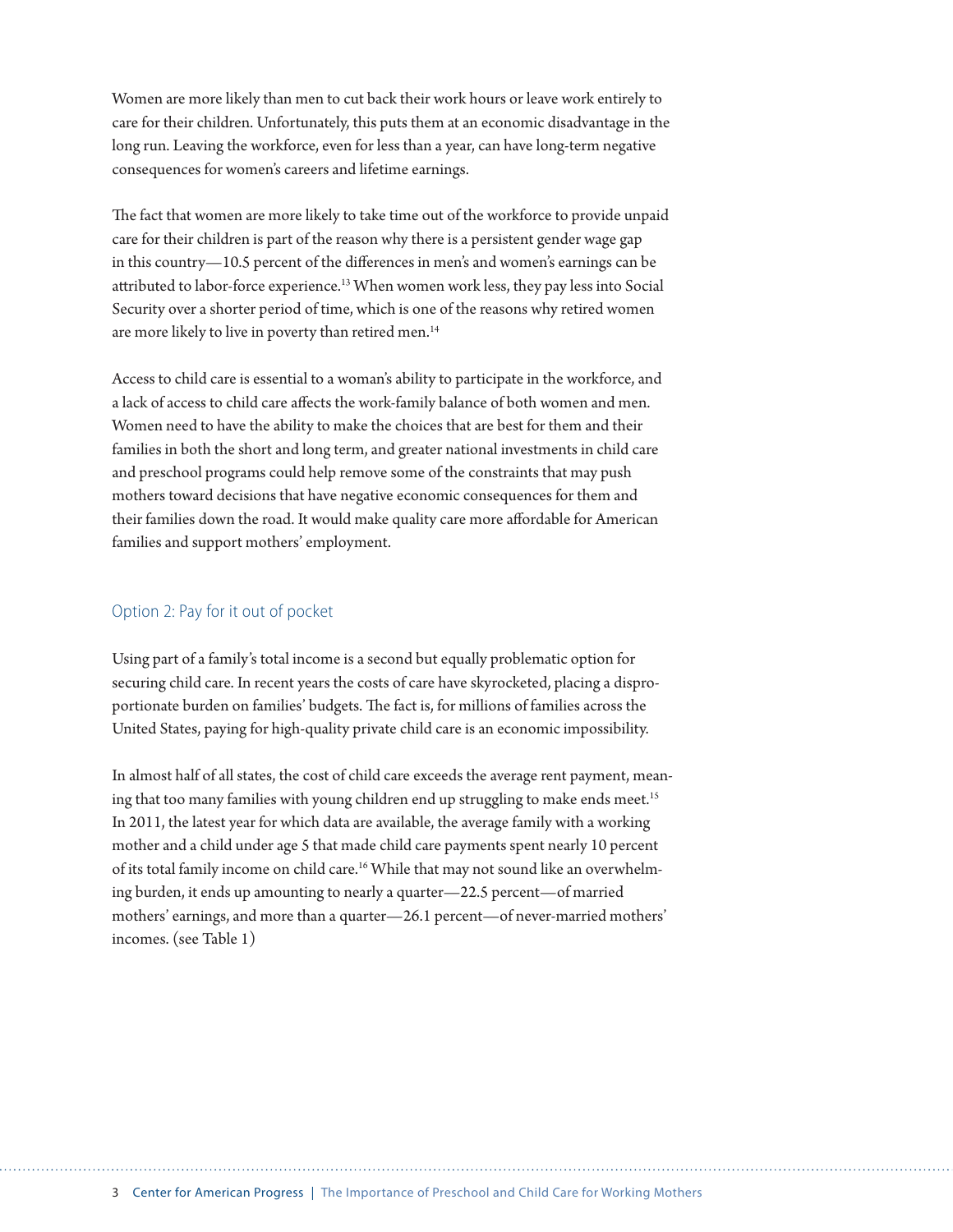#### **TABLE 1 Average weekly child care expenditures of families with employed mothers that make payments, by selected characteristics, Spring 2011**

|                                           | <b>Percentage of</b><br>families making<br>childcare<br>payments | Average<br>weekly<br>childcare<br>costs | Average<br>monthly<br>family<br>income | Percentage of<br>family's monthly<br>income spent on<br>childcare | Average<br>mother's<br>monthly<br>income | Percentage of<br>mother's monthly<br>income spent on<br>childcare |
|-------------------------------------------|------------------------------------------------------------------|-----------------------------------------|----------------------------------------|-------------------------------------------------------------------|------------------------------------------|-------------------------------------------------------------------|
| All families with children<br>under age 5 | 45.5                                                             | \$181                                   | \$8,783                                | 8.9                                                               | \$3,477                                  | 22.5                                                              |
| Marital status of mother                  |                                                                  |                                         |                                        |                                                                   |                                          |                                                                   |
| Married                                   | 47.6                                                             | \$199                                   | \$10,675                               | 8.1                                                               | \$3,894                                  | 22.2                                                              |
| Never married                             | 39.8                                                             | \$128                                   | \$3,406                                | 16.2                                                              | \$2,120                                  | 26.1                                                              |
| Age of mother                             |                                                                  |                                         |                                        |                                                                   |                                          |                                                                   |
| 15-24 years                               | 31.4                                                             | \$112                                   | \$3,580                                | 13.5                                                              | \$1,471                                  | 33.0                                                              |
| 25-34 years                               | 46.2                                                             | \$169                                   | \$6,903                                | 10.6                                                              | \$3,305                                  | 22.2                                                              |
| $35+$ years                               | 50.3                                                             | \$214                                   | \$12,826                               | 7.2                                                               | \$4,239                                  | 21.9                                                              |
| Family poverty level                      |                                                                  |                                         |                                        |                                                                   |                                          |                                                                   |
| Below poverty level                       | 26.0                                                             | \$103                                   | \$1,239                                | 35.9                                                              | \$1,044                                  | 42.6                                                              |
| At or above poverty level                 | 49.0                                                             | \$188                                   | \$9,488                                | 8.6                                                               | \$3,705                                  | 22.0                                                              |
| 100 - 199 percent<br>of poverty level     | 37.7                                                             | \$129                                   | \$2,751                                | 20.3                                                              | \$1,667                                  | 33.4                                                              |
| 200+ percent<br>of poverty level          | 52.8                                                             | \$203                                   | \$11,157                               | 7.9                                                               | \$4,209                                  | 20.9                                                              |

Source: U.S. Census Bureau,"Table 6: Average Weekly Child Care Expenditures of Families with Employed Mothers that Make Payments, by Age Groups<br>and Selected Characteristics: Spring 2011″&"Table 5: Families with Employed Characteristics: Spring 2011" (Washington: United States Census Bureau, 2013), available at http://www.census.gov/hhes/childcare/data/sipp/2011/ tables.html.

The costs of child care are even more extreme for younger mothers. The average age when mother's first give birth in the United States is 25.7 years, meaning that half of new mothers are under the age of 26 when they have their first child.<sup>17</sup> Not surprisingly, younger mothers tend to have lower incomes: By virtue of their age, they have less job tenure and are more likely than older mothers to still be completing their education. But this means that mothers under age 25 with a young child who are paying for child care end up spending a staggering one-third—33 percent—of their income on care because they typically earn less. (see Table 1) It is critical that these women have the opportunity to finish their education and gain job experience, but child care expenses can make that a daunting prospect.

The story becomes even bleaker for mothers who are living below the poverty line. As Table 1 shows, 26 percent of working mothers in poverty pay for child care out of pocket, and those expenses eat up nearly half—42.6 percent—of their monthly wages. It is vital that these women have work support, since they are more likely to be single parents and since seeking paid employment is required to have access to certain governmental benefits. Employment is also an important pathway into the middle class, but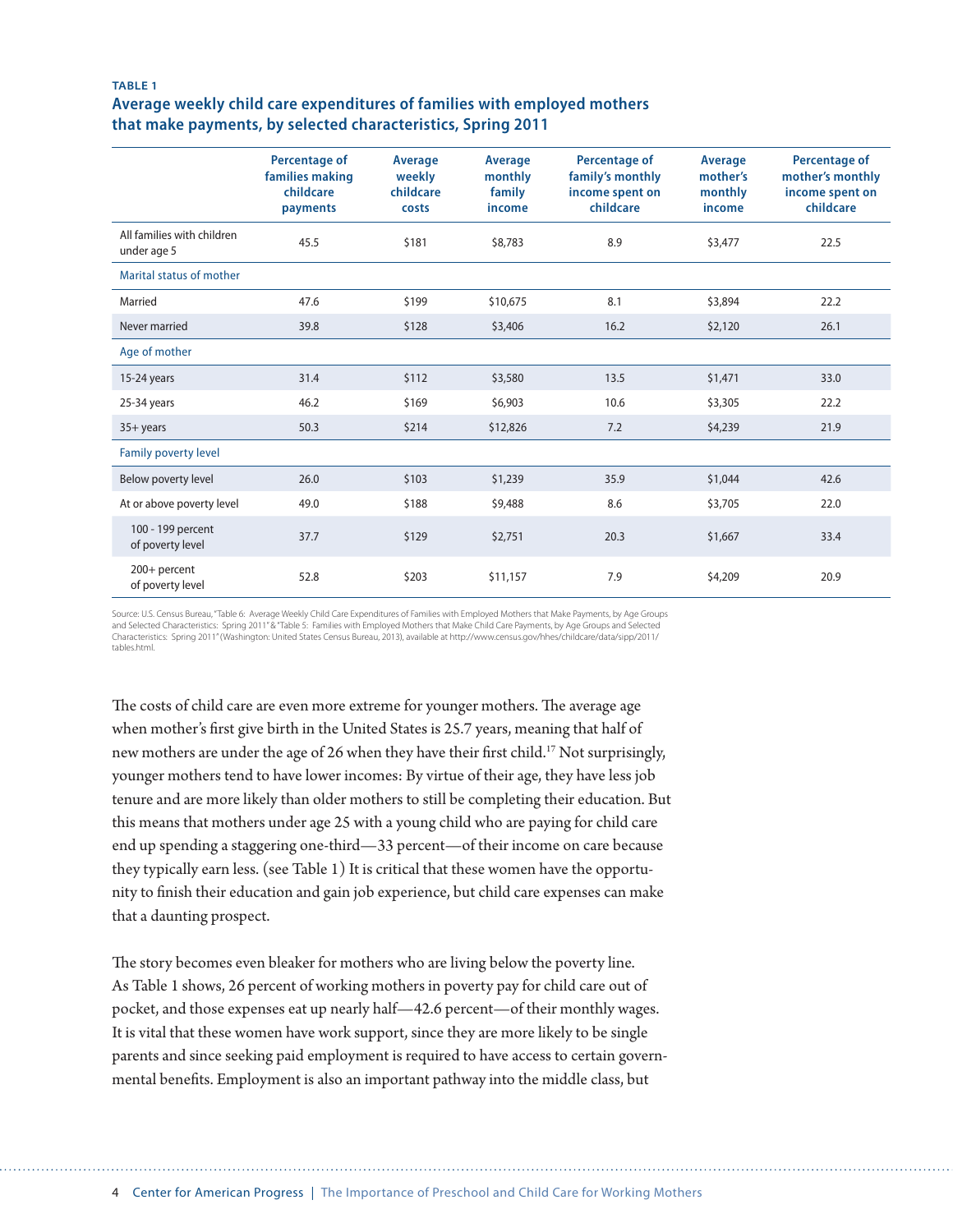when child care is as expensive as it is, it places a disproportionate burden on the mothers who can least afford it.

While paying for child care out of pocket may be simple and affordable for wealthy families, it is not truly an option for many Americans, especially young single mothers.

#### Option 3: Utilize publicly funded and subsidized programs

A final option for accessing child care is utilizing programs funded or subsidized by states and the federal government. Unfortunately, while it may seem as though this must be a viable option for families who do not want to lose a co-breadwinner's earnings or for those who can't afford private care, the United States still has a long way to go on this front.<sup>18</sup>

Only about 22 percent of children in low-income families currently receive federally subsidized child care,<sup>19</sup> and while preschool enrollment has increased nationwide in recent years, the lowest-income children are the least likely to participate in preschool programs.20 Twenty-eight percent of 4-year-olds were enrolled in state-funded pre-K programs, and only 4 percent of 3-year-olds were similarly enrolled.<sup>21</sup> Forty percent are not enrolled in any pre-K program at all.<sup>22</sup> Clearly, the publicly funded services that are available are lacking, insufficient, or both.

Publicly funded programs are helpful for some low-income families and mothers, but access is too limited and quality is often far too low. Unless we expand and strengthen these programs, they will continue to not be a viable option for many working parents.

## Lack of affordable care holds mothers back

There is a great deal of empirical evidence that shows how higher child care costs have a negative impact on mothers' employment. Mothers are more likely to leave employment and less likely to start new jobs when the costs of child care are high.<sup>23</sup> It is also difficult for parents to keep their jobs when they do not have access to consistent quality child care. A study conducted by Jeffrey D. Lyons in North Carolina found that about one in four families who were on a waitlist for child care assistance either lost or had to quit their jobs while they waited for an opening.<sup>24</sup>

A similar study in New York City found that more than a third of families on the child care assistance waitlist either lost jobs or were unable to work, and one in five had either missed or been late for work because of their child care problems.<sup>25</sup> Perhaps even more alarmingly, a quarter of families on a child care waitlist in Minnesota had to rely on public assistance in order to make ends meet while waiting to access child care subsidies.<sup>26</sup>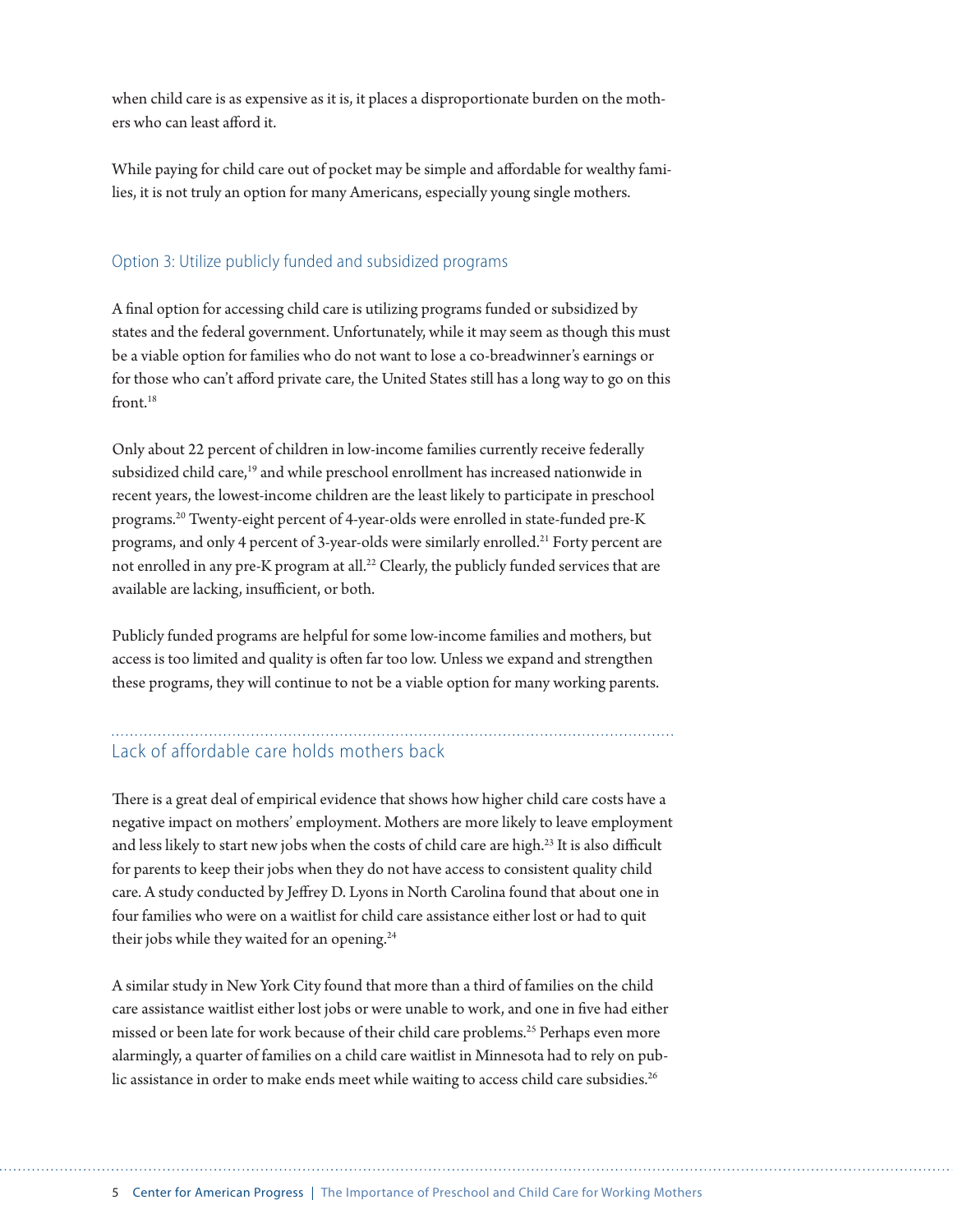This data was all collected before the recession, and since jobs are even scarcer now and family budgets stretched even thinner, there is reason to suspect that the current situation is worse than what these numbers portray.

Evidence from other countries shows that child care subsidies increase women's labor force participation, help them obtain more stable jobs, and increase their income.<sup>27</sup> While interventions in the United States have been much more modest by international standards, there is ample evidence showing that child care assistance helps working moms. Families who receive child care support are more likely to be employed and have longer employment spells that families who do not receive support.<sup>28</sup> The effects are particularly strong for single mothers, who are nearly 40 percent more likely to maintain employment over two years than those who do not have help paying for child care.<sup>29</sup>

#### Conclusion

The benefits of high-quality pre-K and child care are enormous. It is an essential way to close the achievement gap between children of different economic backgrounds and prepare them for kindergarten, primary school, and beyond. Decades of research have also shown that investing in our children at an early age pays social, educational, and economic dividends over the course of a child's lifetime. Children deserve access to affordable high-quality education that promotes school readiness, regardless of their family situation.

We shouldn't forget that affordable high-quality child care is also essential to parents' abilities to balance work success with family responsibilities—a goal that every parent deserves to easily achieve. President Obama's preschool and child care plan will strengthen families and make them more economically secure while also reducing inequality and improving educational achievement in this country.

*Sarah Jane Glynn is a Senior Policy Analyst at the Center for American Progress. Jane Farrell is a Research Assistant for Economic Policy at the Center. Nancy Wu is an intern on the Economic Policy team at the Center.*